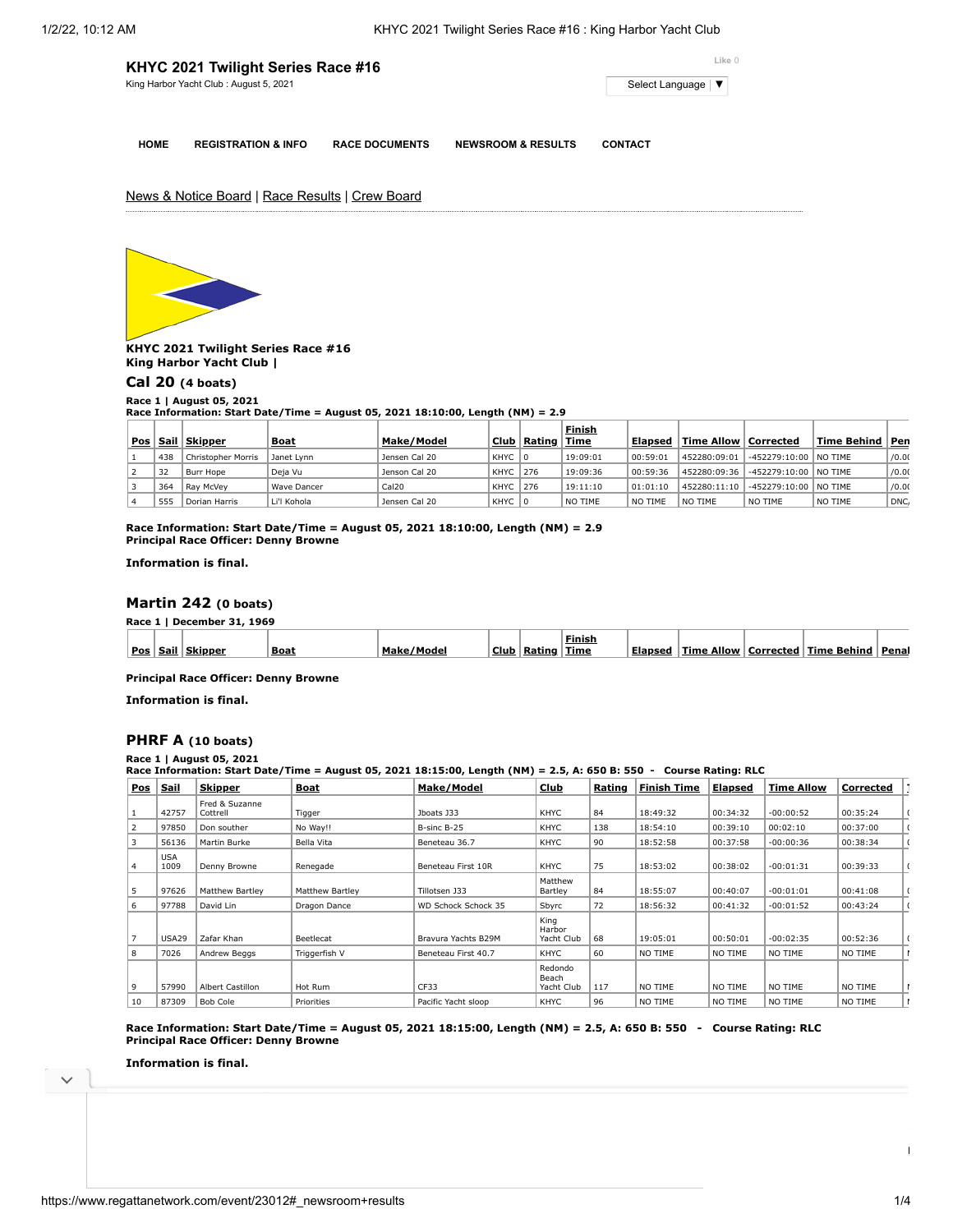### **Information is final.**

## **[V-Fleet](https://www.regattanetwork.com/clubmgmt/applet_race_scores_khyc.php?regatta_id=23012&race_num=1) (2 boats) Race 1 | August 05, 2021**

**Race Information: Start Date/Time = August 05, 2021 18:05:00, Length (NM) = 3.3, A: 650 B: 550 - Course Rating: RLC**

| Pos | Sail  | <b>Skipper</b>                              | <b>Boat</b>        | Make/Model          | Club | Rating | <b>Finish Time</b> | Elapsed  | Time Allow | Corrected | ∣Time Behind |
|-----|-------|---------------------------------------------|--------------------|---------------------|------|--------|--------------------|----------|------------|-----------|--------------|
|     | 56384 | Michael Devine                              | MEIMI <sub>2</sub> | Columbia Challenger | KHYC | 275    | 19:03:08           | 00:58:08 | 00:12:20   | 00:45:48  | 00:00:00     |
|     | 27432 | John/Bob<br><sup>1</sup> Mitchell/Mackenzie | Oliver             | Schock Santana 27   | Khyc | 201    | NO TIME            | NO TIME  | NO TIME    | NO TIME   | NO TIME      |

**Race Information: Start Date/Time = August 05, 2021 18:05:00, Length (NM) = 3.3, A: 650 B: 550 - Course Rating: RLC Principal Race Officer: Denny Browne**

**Information is final.**

## **[H-Fleet](https://www.regattanetwork.com/clubmgmt/applet_race_scores_khyc.php?regatta_id=23012&race_num=1) (8 boats)**

**Race 1 | August 05, 2021 Race Information: Start Date/Time = August 05, 2021 18:05:00, Length (NM) = 3.7 - Course Rating: RLC**

| <u>Pos</u> | Sail  | <u>Skipper</u>   | <b>Boat</b>  | Make/Model           | Club                            | Rating | <b>Finish Time</b> | <b>Elapsed</b> | <b>Time Allow</b> | Corrected | Time Be  |
|------------|-------|------------------|--------------|----------------------|---------------------------------|--------|--------------------|----------------|-------------------|-----------|----------|
|            | 37764 | Rafael Fernandez | Nina         | Hunter 30 Sloop      | King<br>Harbor<br>Yacht<br>Club | 415    | 19:04:18           | 00:59:18       | 00:25:36          | 00:33:42  | 00:00:00 |
|            |       |                  |              |                      |                                 |        |                    |                |                   |           |          |
| 2          | 1208  | Thomas Jett      | Blue Haven   | Catalina Catalina 34 | KHYC                            | 452    | 19:10:02           | 01:05:02       | 00:27:52          | 00:37:10  | 00:03:28 |
|            | 523   | Jill Alstott     | Arrogante    | Jboat J24            | <b>RBYC</b>                     | 411    | 19:08:45           | 01:03:45       | 00:25:21          | 00:38:24  | 00:04:42 |
|            | 7668  | <b>Bud Legg</b>  | Fini         | Alerion Express 28   | KHYC                            | 425    | 19:10:51           | 01:05:51       | 00:26:13          | 00:39:38  | 00:05:56 |
|            | 5570  | Kenneth Blight   | Jubilee      | Catalina 30          | KHYC                            | 440    | 19:14:10           | 01:09:10       | 00:27:08          | 00:42:02  | 00:08:20 |
| 6          | 00000 | Kent Lowell      | GuacAmore    | Catalina 34          | King<br>Harbor<br>Yacht<br>Club | 459    | 19:24:14           | 01:19:14       | 00:28:18          | 00:50:56  | 00:17:14 |
|            | 123   | Marc Jacob       | Papillon     | Hunter 30 Hunter 30  | <b>NA</b>                       | 415    | NO TIME            | NO TIME        | NO TIME           | NO TIME   | NO TIME  |
| 8          | 2201  | John Coye        | SLOOP JOHN B | J Boats j/24         | Port<br>Royal YC                | 423    | NO TIME            | NO TIME        | NO TIME           | NO TIME   | NO TIME  |

**Race Information: Start Date/Time = August 05, 2021 18:05:00, Length (NM) = 3.7 - Course Rating: RLC Principal Race Officer: Denny Browne**

## **Information is final.**

| Registration Problems or Questions? Visit our Support Desk   View Our Privacy Policy<br>Powered by Regatta Network®   Online Sailing Event Registration and Management Services.<br>© 2022 Regatta Network, Inc. All Rights Reserved. Regatta Network is a registered Trademark of Regatta Network Inc. |                                   |  |  |  |  |  |
|---------------------------------------------------------------------------------------------------------------------------------------------------------------------------------------------------------------------------------------------------------------------------------------------------------|-----------------------------------|--|--|--|--|--|
| # M KHIK<br><b>REGATTA</b><br>NETWORK                                                                                                                                                                                                                                                                   | $\overline{55}$<br><b>SAILING</b> |  |  |  |  |  |

 $\checkmark$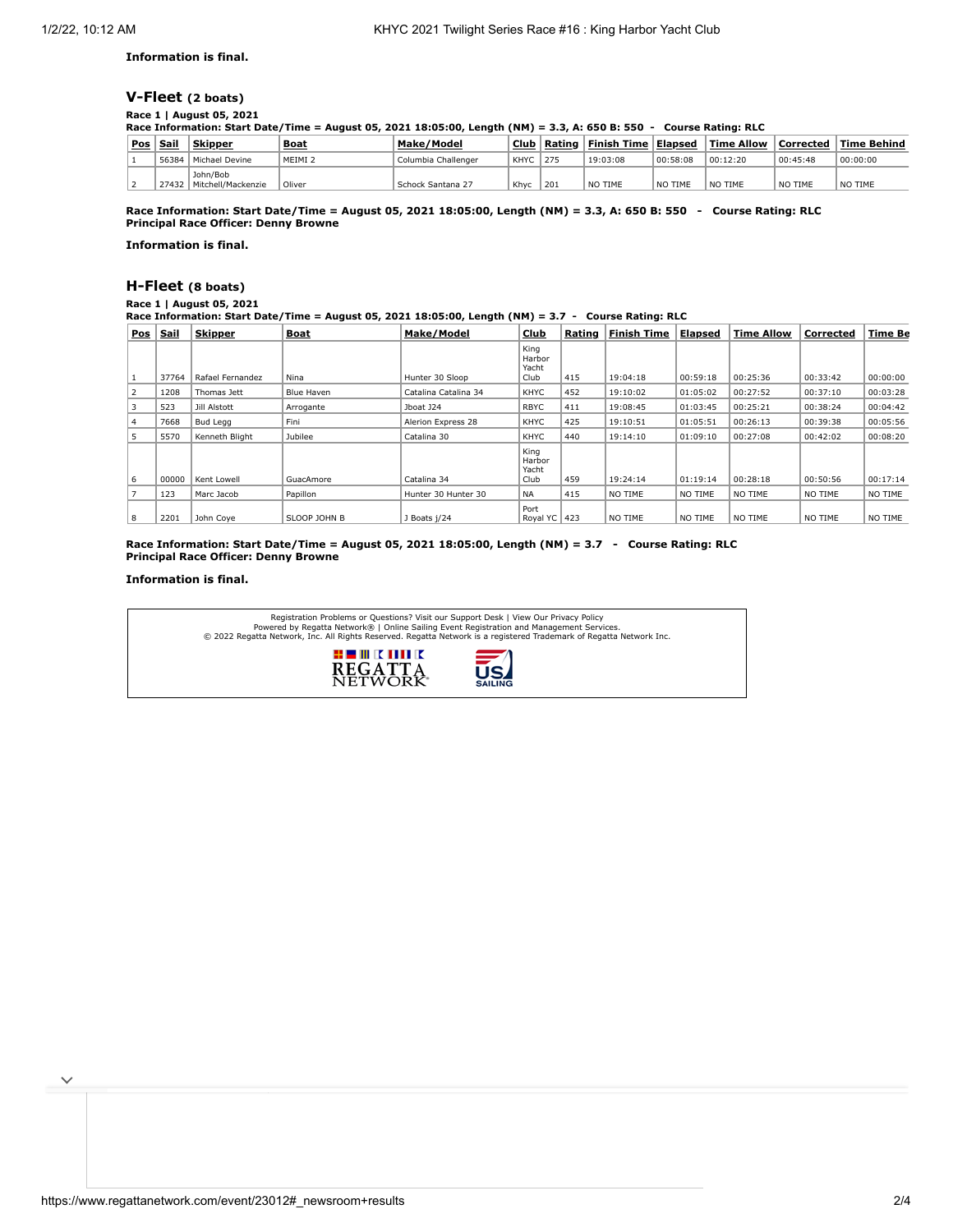$\vee$